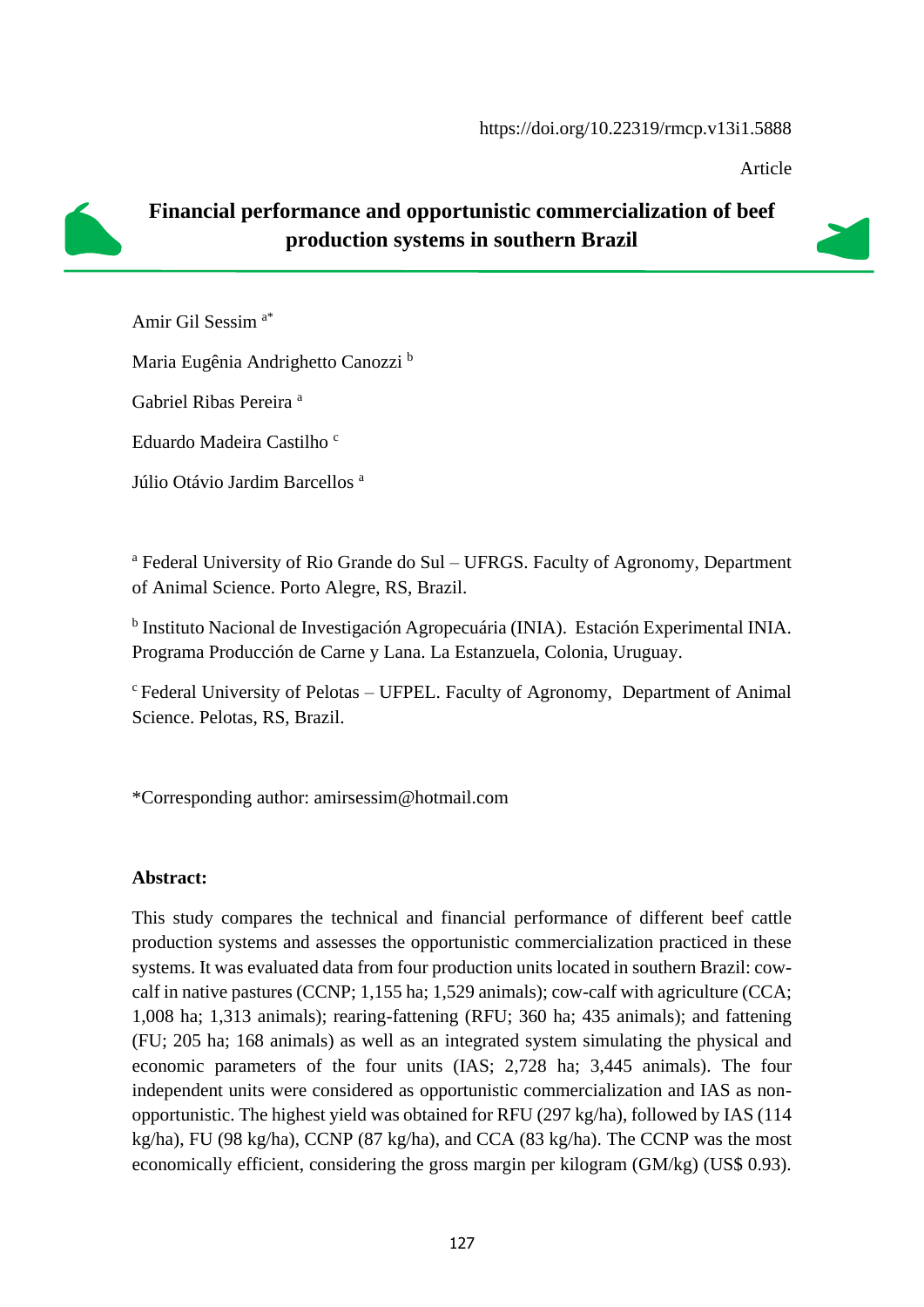The GM/kg value of IAS (US\$ 0.74) was 37 % higher compared to the sum of the average of the four units (US\$ 0.54), and IAS had the lowest total production costs per kg (22.5 %). It was concluded that each independent unit could increase GM/kg (37 %) and GM/ha (3.8 %) and use calves in a rearing-fattening unit for further sale. Hence, the integration of beef production systems increases the gross margin of firms, presenting a profitable business advantage to rural entrepreneurs through non-opportunistic commercialization.

**Key words**: Animal production, Economy, Gross revenue, Integration, Production cost.

Received: 03/12/2020

Accepted: 07/06/2021

## **Introduction**

The increased global demand for meat, especially beef, has kept cattle prices high since  $2011^{(1)}$ . Under these market conditions, management improvements in beef production could yield significant economic gains. However, farmers must avoid opportunistic marketing processes, which are common in the production of Brazilian beef cattle $(2-3)$ .

Opportunistic commercialization arises when farmers make commercial transactions in moments that they believe are the more advantageous; however, these opportunities do not always present themselves in a timely manner and this can lead to a reduction in the economic margin for the system. In independent systems within the same agricultural company, these events occur more often.

Beef cattle profitability is closely related to the costs and efficiency of production. However, many farmer managers do not have an accurate knowledge of their farm's costs, which compromises the management of the system $<sup>(4)</sup>$ . By contrast, production</sup> intensification, through efficient management activity, has become more widespread during the last decade resulting in interesting economic achievements<sup> $(5)$ </sup>. Hence, a more precise knowledge of production costs is a prerequisite for the establishment of efficient beef cattle systems.

Integrating different activities within the same segment of the production system can increase profitability. For instance, this increase could be achieved by the exchange of information and resources, reduced transaction and production costs, increased purchasing power, and higher productivity<sup>(6)</sup>. Indeed, many managers have been using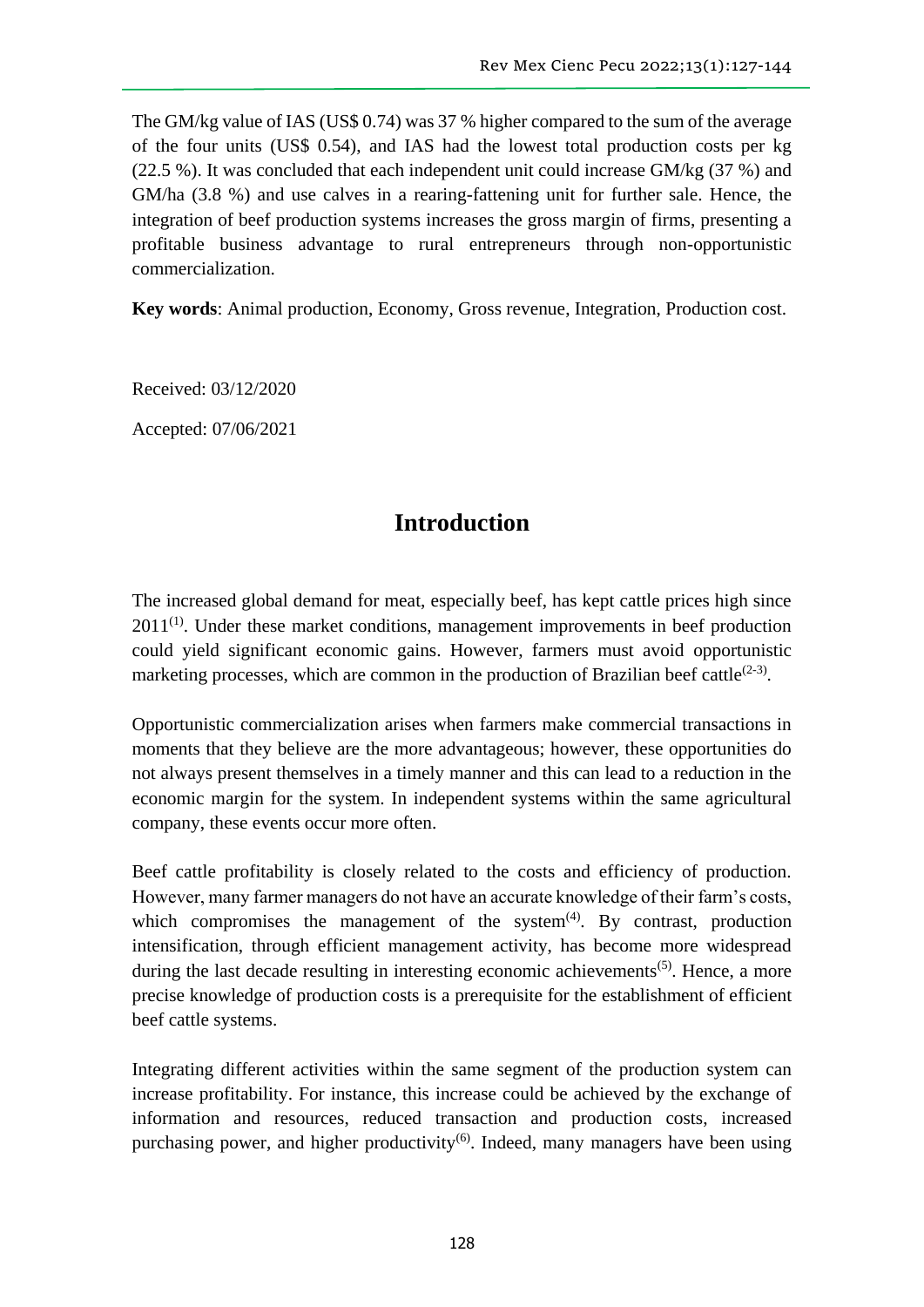simulation software and databases to increase efficiency and profitability in beef cattle systems $(7-8)$ .

Thus, production and financial management have become key factors for the economic viability of beef production systems, and their practical performance is fundamental for farmers to decide the best strategy to achieve better economic results. However, there are doubts regarding the financial performance and profitability of the stages of food production, whether they are conducted as one system or separately, and there is no concise study to aid decision-making. Therefore, the objective was to evaluate the technical and financial performance and the opportunistic commercialization from an integrated system compared to independent production units of different beef production systems.

# **Material and methods**

Data were collected from different production systems representative of southern Brazil. All analyses were performed using spreadsheets to compare the cattle physical parameters and the economic results between the productions units, as described previously $(9-10)$ . It is important to note that the production system is the most appropriate and modern term to refer to farms, considering that they are represented only by animal production, only by plant production or by the integration between both productions.

It was evaluated records from four production units located at the same farming company in Dom Pedrito, Rio Grande do Sul, Brazil (latitude 30° 58' 33.885" S and longitude 54° 40' 11.657" W) between July 2014 and June 2015. The farm units have their own commercialization and are not integrated as a system. The farm units are in the Pampa Biome, a region characterized by a predominance of natural grassland with great biodiversity and a high capacity for forage production<sup> $(11)$ </sup>. The annual rainfall in the region is between 1,250 and 1,600 mm; during the current study, the average rainfall was 1,345  $mm^{(12)}$ .

The production units (Table 1) were: cow–calf in native pastures (CCNP); cow–calf with agriculture (CCA); rearing–fattening unit (RFU); and fattening unit (FU). It was simulated an additional unit, the integrated activities system (IAS), to represent the four units (CCNP, CCA, RFU, and FU) in a single system operating synergistically.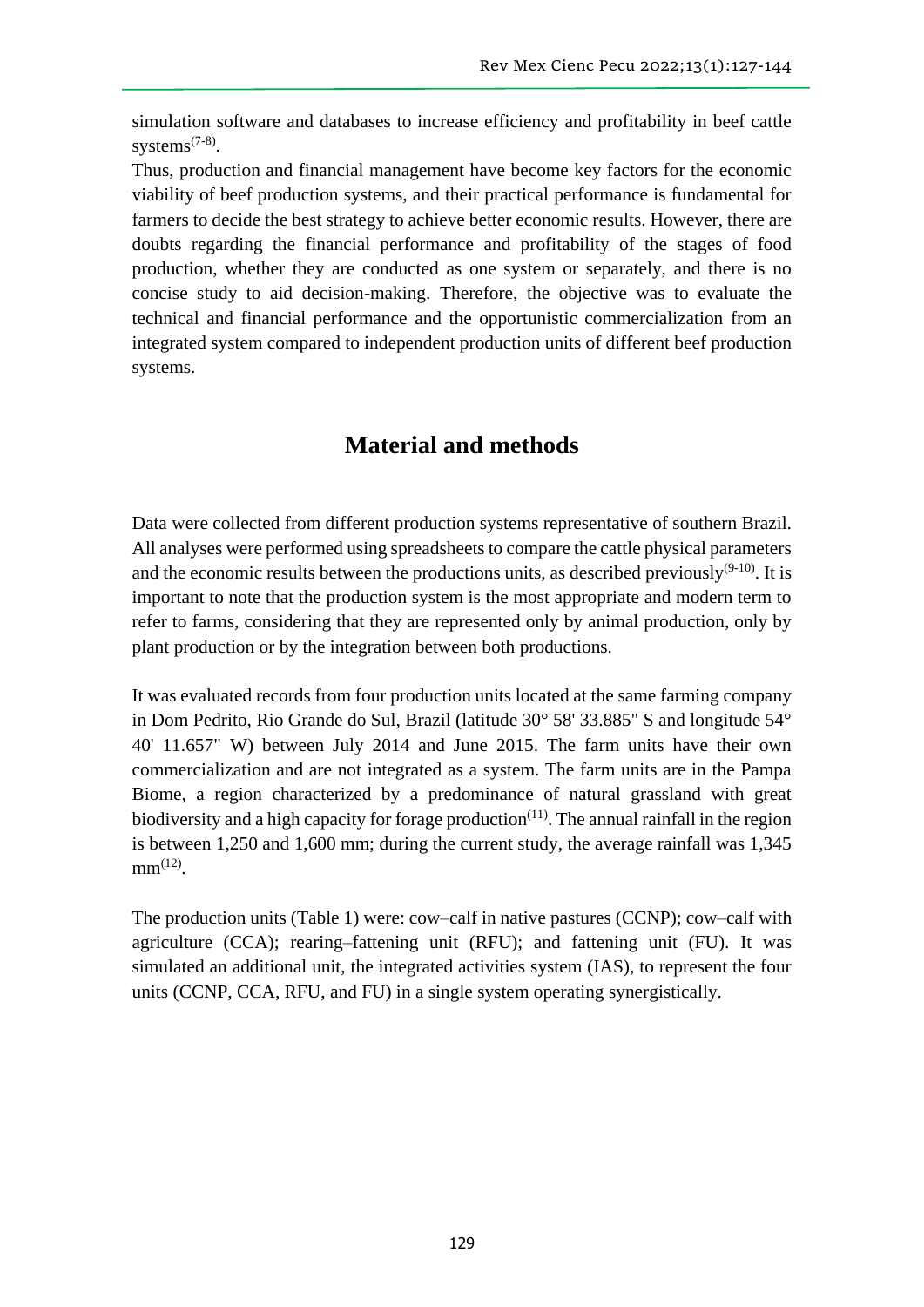| <b>Table 1.</b> Characterization of beer cattle production systems in southern Drazin |             |       |            |     |       |  |  |  |  |
|---------------------------------------------------------------------------------------|-------------|-------|------------|-----|-------|--|--|--|--|
|                                                                                       | <b>CCNP</b> | CCA   | <b>RFU</b> | FU  | IAS   |  |  |  |  |
| Beef production area, ha                                                              | 1,155       | 1,008 | 360        | 205 | 2,728 |  |  |  |  |
| Cultivated pasture area, %                                                            |             | 8     | 41         | 46  | 12    |  |  |  |  |
| Average annual herd size, head                                                        | 1,529       | 1,313 | 435        | 168 | 3,445 |  |  |  |  |
| Average annual stocking, AU/ha                                                        | 0.85        | 0.7   | 0.8        | 0.7 | 0.76  |  |  |  |  |
| Employees, No.                                                                        |             |       |            |     | 13    |  |  |  |  |

| Table 1: Characterization of beef cattle production systems in southern Brazil |  |
|--------------------------------------------------------------------------------|--|
|--------------------------------------------------------------------------------|--|

CCNP= cow-calf in native pasture unit; CCA= cow-calf with agriculture unit; RFU= rearing-fattening unit; FU= fattening unit, IAS; integrated activities system, AU= animal unit.

To generate the IAS data, the production area and the animals of the system were obtained by the sum of four independent units. However, the production and the revenues of the system were considered only by the sale of steers from RFU and cull cows from CCNP and FU. For costs, the sum costs of the four independent units were considered, except the animals' purchase and its transactions from RFU and FU, as well as costs of transactions of calves from CCNP and CCA. Thus, the IAS was considered as a whole cycle that sell steer and cull cows from its own production.

The commercialization of four independent units was performed according to the owner business activity. Thus, it was considered that the independent units were conducted by opportunistic commercialization. In contrast, it was considered that the IAS marketed animals at the end of its productive cycle, independently of a better commercialization opportunity for animals that were not the final product (steer and cull cow). Therefore, the IAS was considered as a non-opportunistic commercialization system.

#### **Animal feeding**

Animal feeding was based on the natural pasture characteristics of the Pampa Biome, composed of grass (Poaceae) such as *Paspalum*, *Axonopus*, *Panicum*, and legumes (Fabaceae) such as *Adesmia*, *Lathyrus,* and *Trifolium*(13) . In addition, the pastures were over-seeded with winter annual soybean residue in the cultivated area of the CCA unit. Animals were placed in the CCA and RFU units with a cultivated ryegrass pasture. In the RFU unit, an exclusive area was reserved for livestock during winter pastures (Figure 1). Mineral supplementation and water were offered *ad libitum* for all animals in all units.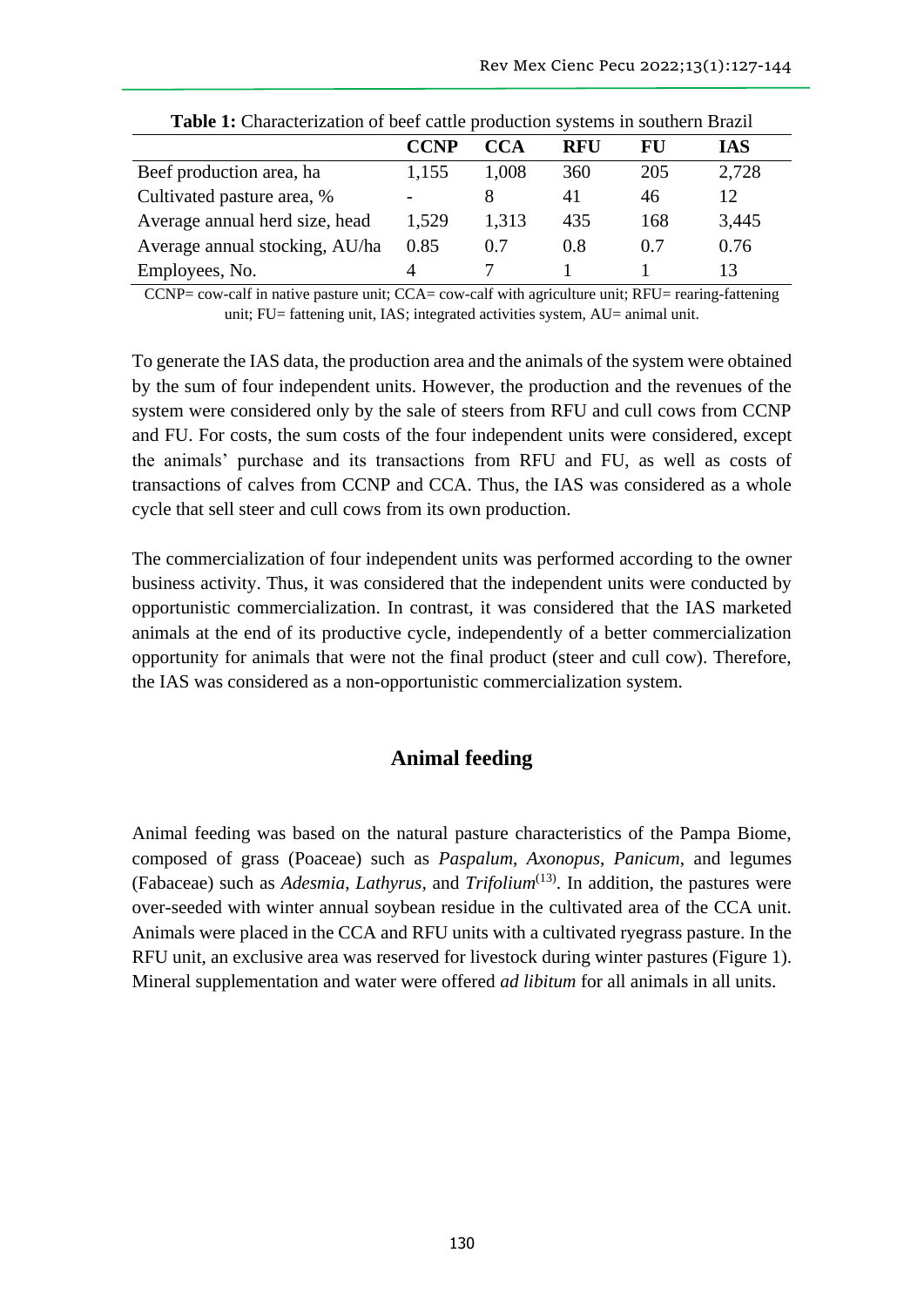Figure 1: Schedule of the use of forage resources from July 2014 to June 2015 in cowcalf in native pasture unit (CCNP), cow-calf with agriculture unit (CCA), rearingfattening unit (RFU), fattening unit (FU) and integrated activities system (IAS)

| <b>CCNP</b> | Jul                    | Agu             | Sep  | Ouc         | Nov | Dec                                  | Jan                         | Feb | Mar | Apr               | May | Jun          |
|-------------|------------------------|-----------------|------|-------------|-----|--------------------------------------|-----------------------------|-----|-----|-------------------|-----|--------------|
| <b>CCA</b>  | $ $ Jul $ $ Agu        |                 | Sep  | Ouc         | Nov | Dec                                  | Jan                         | Feb | Mar | Apr               | May | $\text{Jun}$ |
| <b>RFU</b>  |                        | Agu             | Sep. | Ouc         | Nov | Dec                                  | Jan                         | Feb | Mar | $\Box$ Apr $\Box$ | May | Jun          |
| FU          | Jul                    | Agu             | Sep  | Ouc         | Nov | Dec                                  | Jan                         | Feb | Mar | Apr               | May | Jun          |
| IAS         | Jul                    | Agu             |      | Sep Oue Nov |     | Dec                                  | Jan                         | Feb | Mar | Apr               | May | Jun          |
|             |                        | Natural pasture |      |             |     | $\cdots$<br>$\cdots$<br>.<br>atan i  | Cultivated reygrass pasture |     |     |                   |     |              |
|             | Cultivated oat pasture |                 |      |             |     | Cultivated oats and raygrass pasture |                             |     |     |                   |     |              |

**Reproductive management**

The mating season was between November and January, including fixed-time artificial insemination (cows), artificial insemination (heifers), and natural breeding in all females that were not pregnant from the insemination procedures. Weaning occurred in April when all calves reached 180 d of age. Heifers were maintained in the units until the first mating at 24 mo. Prior to implementing active reproductive management, heifers were selected based on a minimum body weight (BW) of 300 kg. Primiparous cows not conforming to breed standards, with a lower body condition score (BCS) of 3 (on a scale of 1 to  $5)^{(14)}$ , and non-pregnant cows were evaluated by ultrasonography.

### **Characterization of production systems**

The production flowchart demonstrates how the systems work and each unit is described in Figure 2.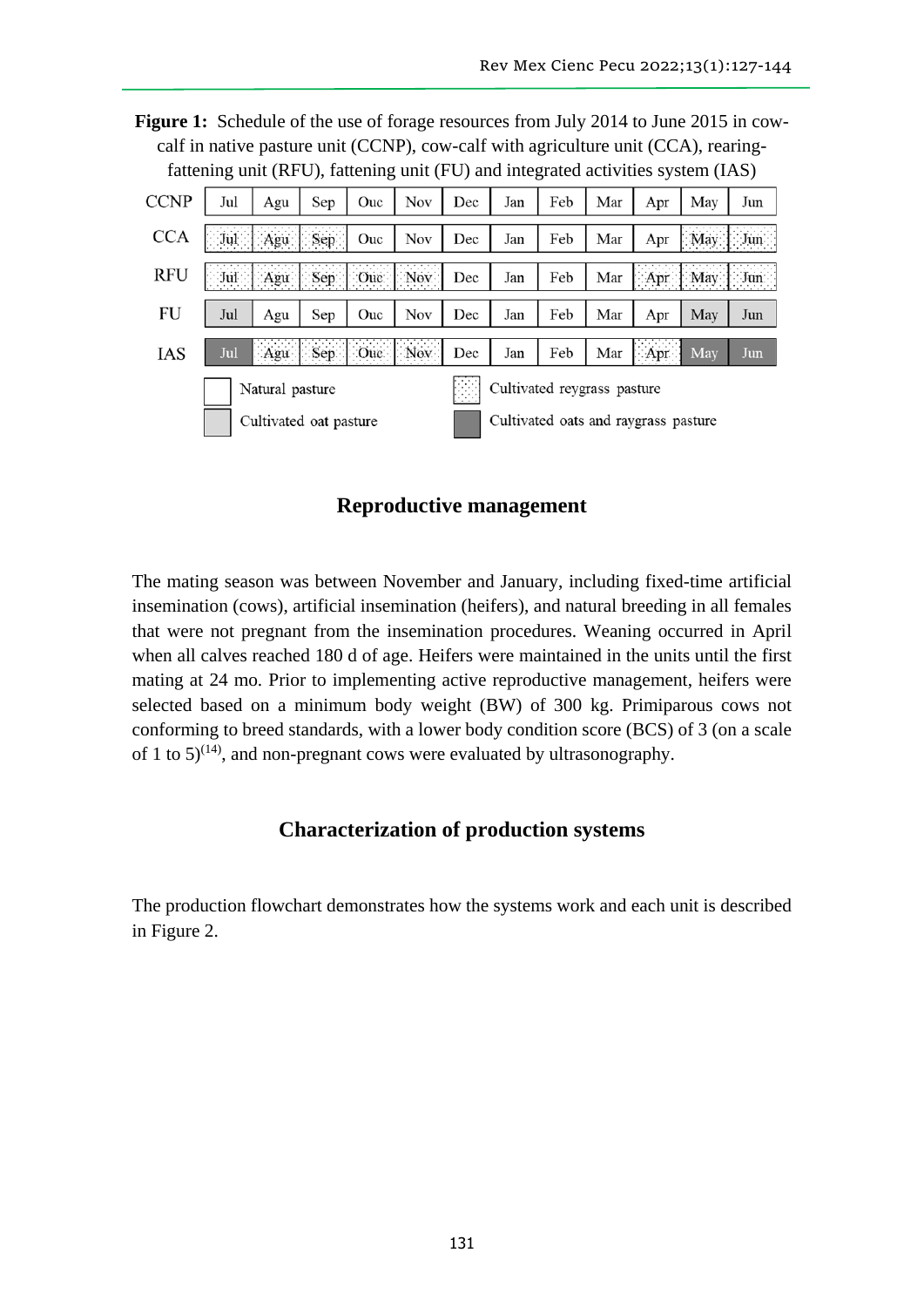

**Figure 2:** Production flowchart of cow-calf in native pasture (CCNP), cow-calf with agriculture (CCA), rearing-fattening (RFU) and fattening (FU) in beef cattle

**Cow–calf in native pastures (CCNP):** comprised Braford animals. In this unit, all male calves were sold with a mean of  $160 \text{ kg/BW}$ , usually between April and May. In addition, culling cows were sold between June and November, with a mean of 450 kg/BW.

**Cow–calf with agriculture (CCA):** this unit was similar to the CCNP unit but included an 8 % cultivated ryegrass pasture (*Lolium multiflorum*) and Angus animals. This CCA unit marketed all male calves between April and May (mean, 160 kg/BW). In addition, heifers that did not meet the minimum 300 kg/BW for mating at 24 mo and cull cows were directed to commercialization immediately after the pregnancy diagnosis, even when thin.

**Rearing–fattening unit (RFU):** this unit received Angus and Braford males from CCNP and CCA. Calf rearing started in April when the animals were 7 mo old (mean, 160 kg/BW) in ryegrass pasture and ended in late February in native pastures (mean, 340 kg/BW). The animals were subsequently maintained in native and cultivated pastures and sold for slaughter when they reached a minimum of 440 kg/BW. Animals that did not reach 440 kg/BW by September were kept on cultivated pasture and marketed in November.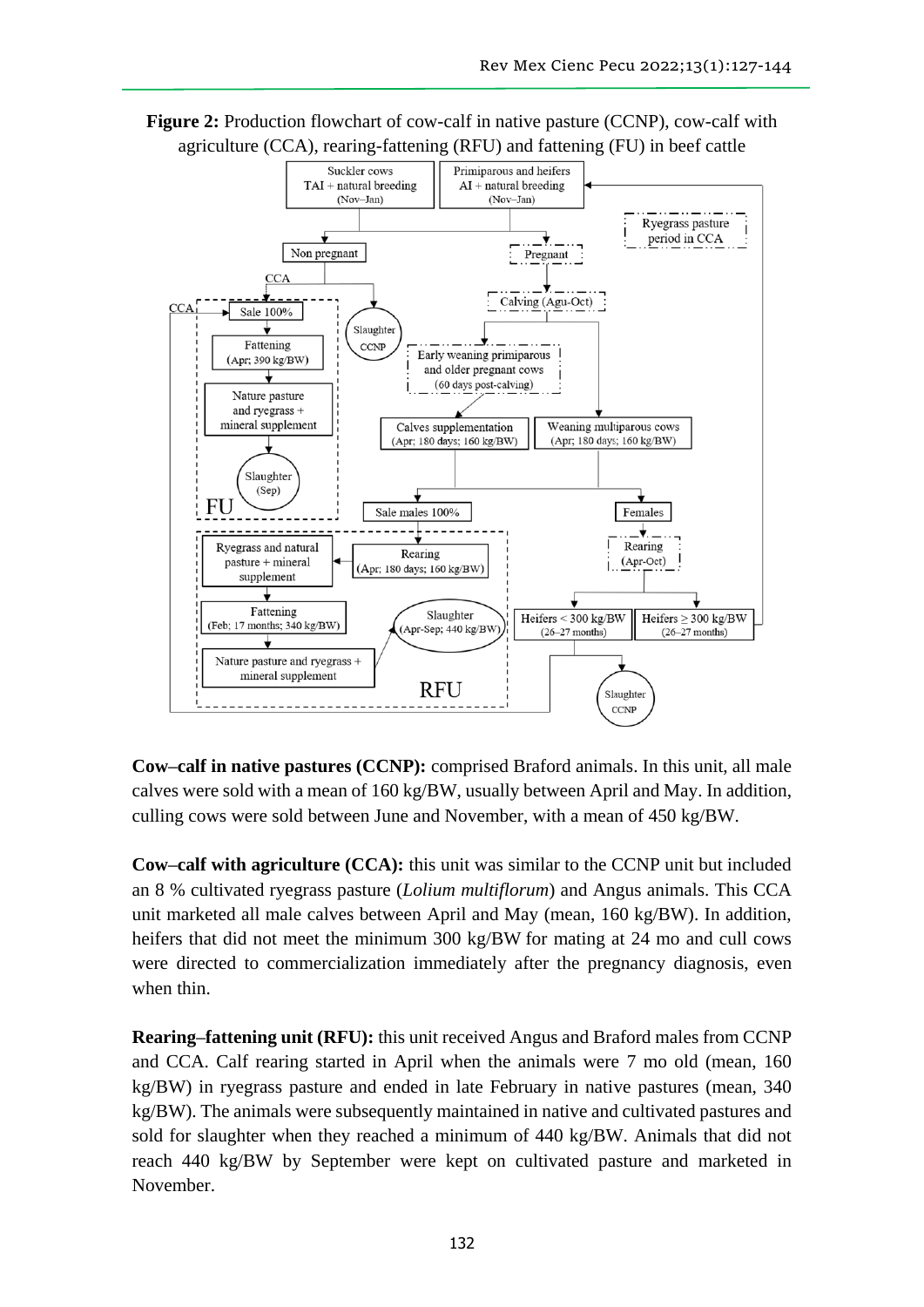**Fattening unit (FU):** Angus cull cows from the CCA unit were included in the FU, which began in April with the cows having a mean of 390 kg/BW, until September when they were sold for slaughter at 460 kg/BW. All cows were kept on native pastures during the fattening period, except from May to July, when animals were allocated to an oats pasture (*Avena strigosa*).

**Integrated activities system (IAS)***:* this unit included Angus and Braford animals for all the activities used in the production systems. Male calves were weaned when they were 7 mo old (mean, 160 kg/BW), kept on ryegrass pasture from April to November, and remained in native pastures until March. In April, the steers returned to the ryegrass pasture, where they remained until reaching 440 kg/BW, then slaughtered. Females were kept on native pastures from September to April and allocated for fattening on oat pasture from May to July. Sales were carried out between June and November upon achieving 460 kg/BW (multiparous cows), 450 kg/BW (primiparous), and 420 kg/BW (heifers) (Figure 3).





In addition, a flowchart was developed for the herd structure used in this study, its mean annual production units, and IAS (Table 2).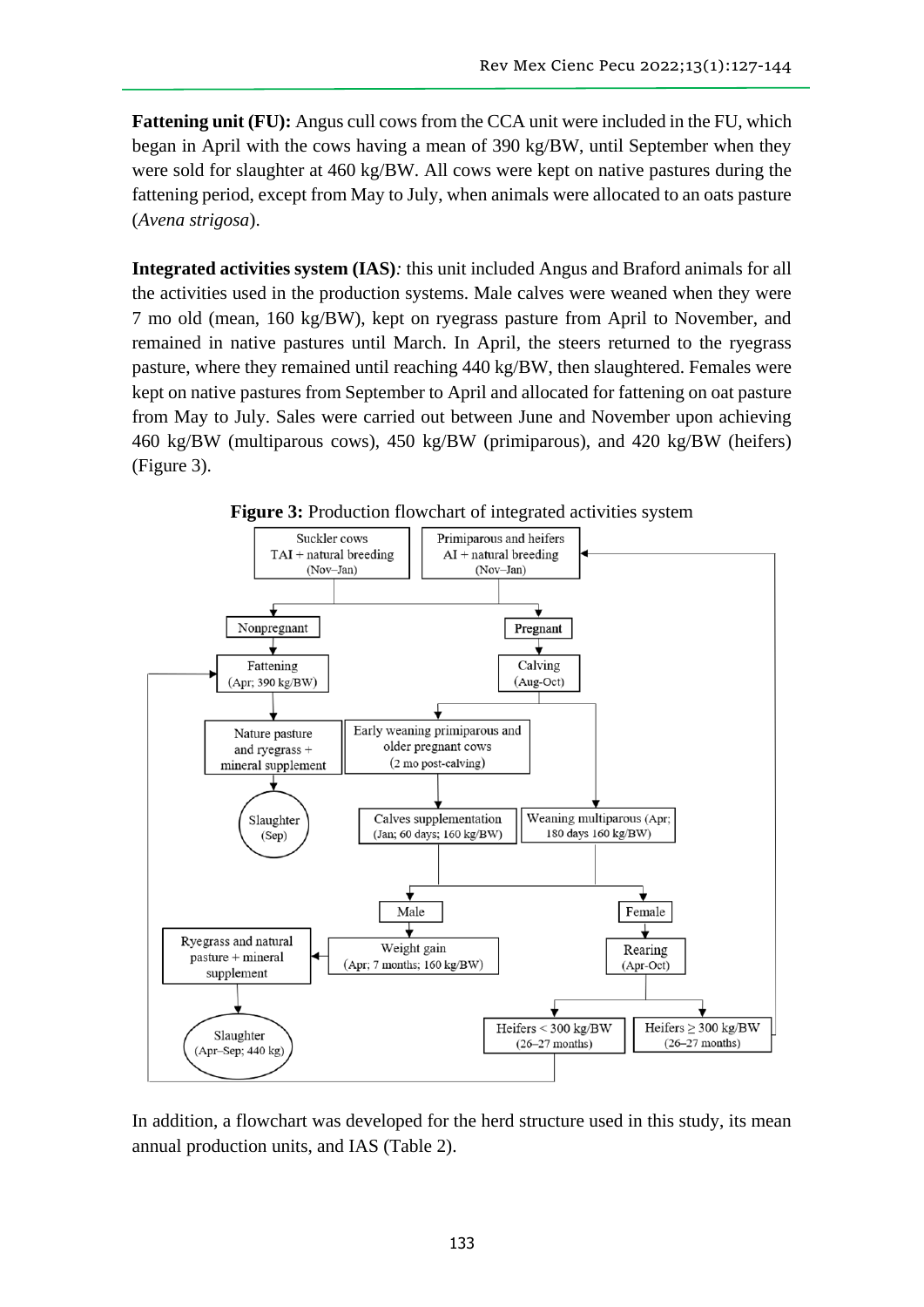|                | <b>CCNP</b>  | <b>CCA</b>   | <b>RFU</b>       | <b>FU</b>    | <b>IAS</b>   |  |
|----------------|--------------|--------------|------------------|--------------|--------------|--|
| Category       | Head $(\% )$ | Head $(\% )$ | Head $(\% )$     | Head $(\% )$ | Head $(\% )$ |  |
| Breeding cows  | 612(40)      | 594 (45)     | $\theta$         | $\theta$     | 1,206(35)    |  |
| Calves         | 459 (30)     | 420 (32)     | $\theta$         | 0            | 879 (25)     |  |
| Females 1-2 yr | 245(16)      | 240(19)      | $\boldsymbol{0}$ | 0            | 485 (14)     |  |
| Males 1-2 yr   | 15(1)        | 29(2)        | 350 (80)         | $\Omega$     | 394 (11.5)   |  |
| Males 2-3 yr   | 0            | 0            | 85 (20)          | $\theta$     | 85(2.5)      |  |
| Culled cows    | 168(11)      | $\Omega$     | 0                | 168 (100)    | 336(10)      |  |
| <b>Bulls</b>   | 30(2)        | 30(2)        | $\theta$         | $\theta$     | 60(2)        |  |
| Total          | 1,529 (100)  | 1,313 (100)  | 435 (100)        | 168 (100)    | 3,445(100)   |  |

**Table 2:** Herd structure annual of beef cattle production systems in southern Brazil

CCNP= cow-calf in native pasture unit; CCA= cow-calf with agriculture unit; RFU= rearing–fattening unit; FU= fattening unit; IAS= integrated activities system.

### **Technical and financial analysis**

The weaning rate was calculated based on the production data—defined as the ratio between the number of weaned calves and total number of cows exposed to mating in a previous year—and the ratio of weaned calves for hectares. The estimated productivity was defined as the ratio of kilograms produced per hectare. In addition, it was obtained each unit's costs and classified these as either fixed (FC: US\$) or variable (VC: US\$). The costs of associations, unions, and federal taxes, which were initially not stratified, were divided among the production units according to the area available for livestock. The total amount of technical assistance, electricity, and business office expenses were divided proportionally between the areas of livestock and agriculture. It was only considered the amount paid related to livestock to calculate the costs of each unit in the beef production systems.

The mean value of each unit (US\$/kg) during the study period was used as the selling price: US\$ 2.26 (calves), US\$ 1.59 (underweight cows), US\$ 1.62 (culled cows), and US\$ 1.73 (steers). It was also calculated the total sales of these categories and the total revenues (TR) of each production unit. From the costs and revenues, it was calculated the total cost (TC), the sum of the FC and VC, and the gross margin (GM, the difference between TR and TC).

Data were collected from the production units over one year and information on production costs were corrected to the average values of the last 5 yr as practiced in the market and adjusted by the General Price Index (IGP). Data were obtained in Brazilian reals (R\$) and converted to U.S. dollars (US\$).

To observe the consistency of these results, a sensitivity analysis was performed, in which nine different scenarios for GM/ha and GM/kg between the IAS and the sum of means of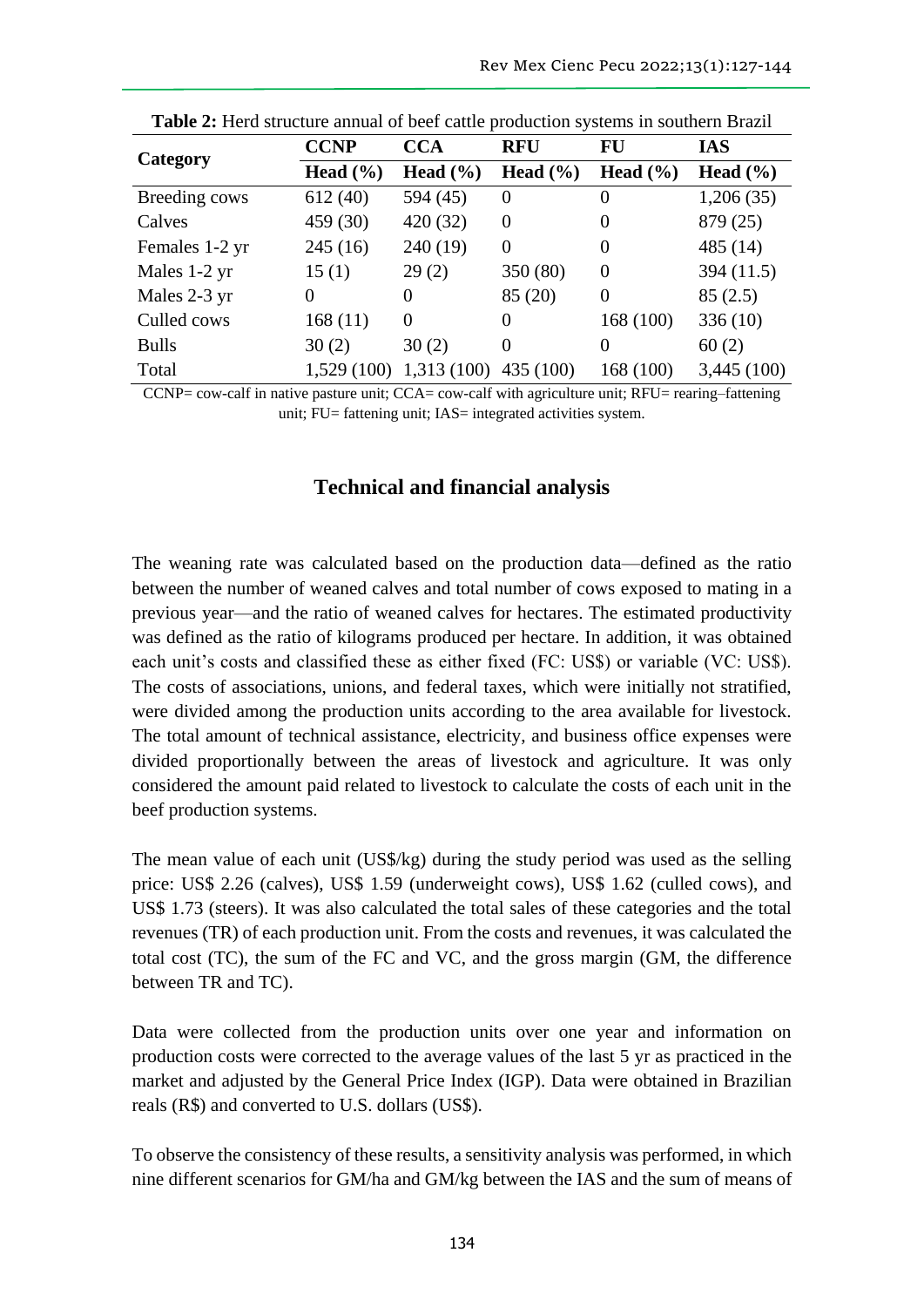the four independent units (MFIU). In this analysis, prices used for production costs and kilograms marketed were the current prices within a range from 10 % decrease and 10 % increase $^{(15)}$ .

## **Results**

The physical parameters of the beef cattle produced by each unit showed that the RFU presented a productivity of 341, 358, 303, and 260 % higher than the CCNP, CCA, FU and IAS, respectively. The highest proportion of labor in the production costs was in the CCA unit (50.3 %), followed by IAS (42 %), CCNP (39.5 %), FU (9.2 %), and RFU (5.6 %) (Table 3). Animal purchase (67.7 %) and animal feeding (19.3 %) were the major costs in the RFU. In the FU, animal purchase (82.3 %) and labor (9.2 %) were the major costs.

**Table 3:** Physical parameters and production costs according to the type of productive activity of beef cattle production systems in southern Brazil

|                           | <b>CCNP</b>                | <b>CCA</b>              | <b>RFU</b>     | FU             | <b>IAS</b>        |  |  |  |  |  |  |
|---------------------------|----------------------------|-------------------------|----------------|----------------|-------------------|--|--|--|--|--|--|
|                           | <b>Physical parameters</b> |                         |                |                |                   |  |  |  |  |  |  |
| Productivity,<br>kg/ha    | 87                         | 83                      | 297            | 98             | 114               |  |  |  |  |  |  |
| ADG, kg/d                 | 0.49                       | 0.4                     | 0.7            | 0.65           | 0.58              |  |  |  |  |  |  |
| Weaning rate/ha,<br>(% )  | 0.4(75)                    | 0.42(71)                | $\overline{0}$ | $\overline{0}$ | 0.32(73)          |  |  |  |  |  |  |
|                           |                            | <b>Production costs</b> |                |                |                   |  |  |  |  |  |  |
| Fixed costs (FC)          | $US\$ $(%)$                | US\$ (%)                | $US\$ $(\%)$   | US\$ (%)       | US\$ (%)          |  |  |  |  |  |  |
| <b>Taxes</b>              | 1,045.71<br>(0.9)          | 997.13 (0.7)            | 197.58(0.1)    | 57.46 (0.05)   | 2,297.89<br>(0.7) |  |  |  |  |  |  |
|                           | 48,832.09                  | 75,269.52               | 11,345.16      | 9,651.29       | 145,098.06        |  |  |  |  |  |  |
| Labor                     | (39.5)                     | (50.3)                  | (5.6)          | (9.2)          | (42)              |  |  |  |  |  |  |
|                           | 49,877.80                  | 76,266.65               | 11,542.74      | 9,708.75       | 147,395.95        |  |  |  |  |  |  |
| Subtotal FC               | (40.4)                     | (51)                    | (5.7)          | (9.25)         | (42.7)            |  |  |  |  |  |  |
| Variable<br>costs<br>(VC) | US\$(%)                    | US\$ (%)                | $US\$ $(\%)$   | US\$ (%)       | US\$ (%)          |  |  |  |  |  |  |
|                           | 36,896.37                  | 36,850.23               | 39,138.35      | 3,622.97       | 116,507.91        |  |  |  |  |  |  |
| Animal feed               | (29.8)                     | (24.6)                  | (19.3)         | (3.5)          | (33.7)            |  |  |  |  |  |  |
| Animals                   | 8,490.00                   | 8,490.00                | 137,285.72     | 86,342.76      | 16,980.00         |  |  |  |  |  |  |
| purchase                  | (6.9)                      | (5.7)                   | (67.7)         | (82.3)         | (4.9)             |  |  |  |  |  |  |
| Variable                  | 4,346.55                   | 4,105.77                | 2,251.29       | 226.95 (0.35)  | 10,930.56         |  |  |  |  |  |  |
| expenses                  | (3.5)                      | (2.7)                   | (1.1)          |                | (3.2)             |  |  |  |  |  |  |
|                           | 15,242.11                  | 14,948.12               | $\overline{0}$ | $\overline{0}$ | 30,190.23         |  |  |  |  |  |  |
| Reproduction              | (12.3)                     | (10)                    |                |                | (8.7)             |  |  |  |  |  |  |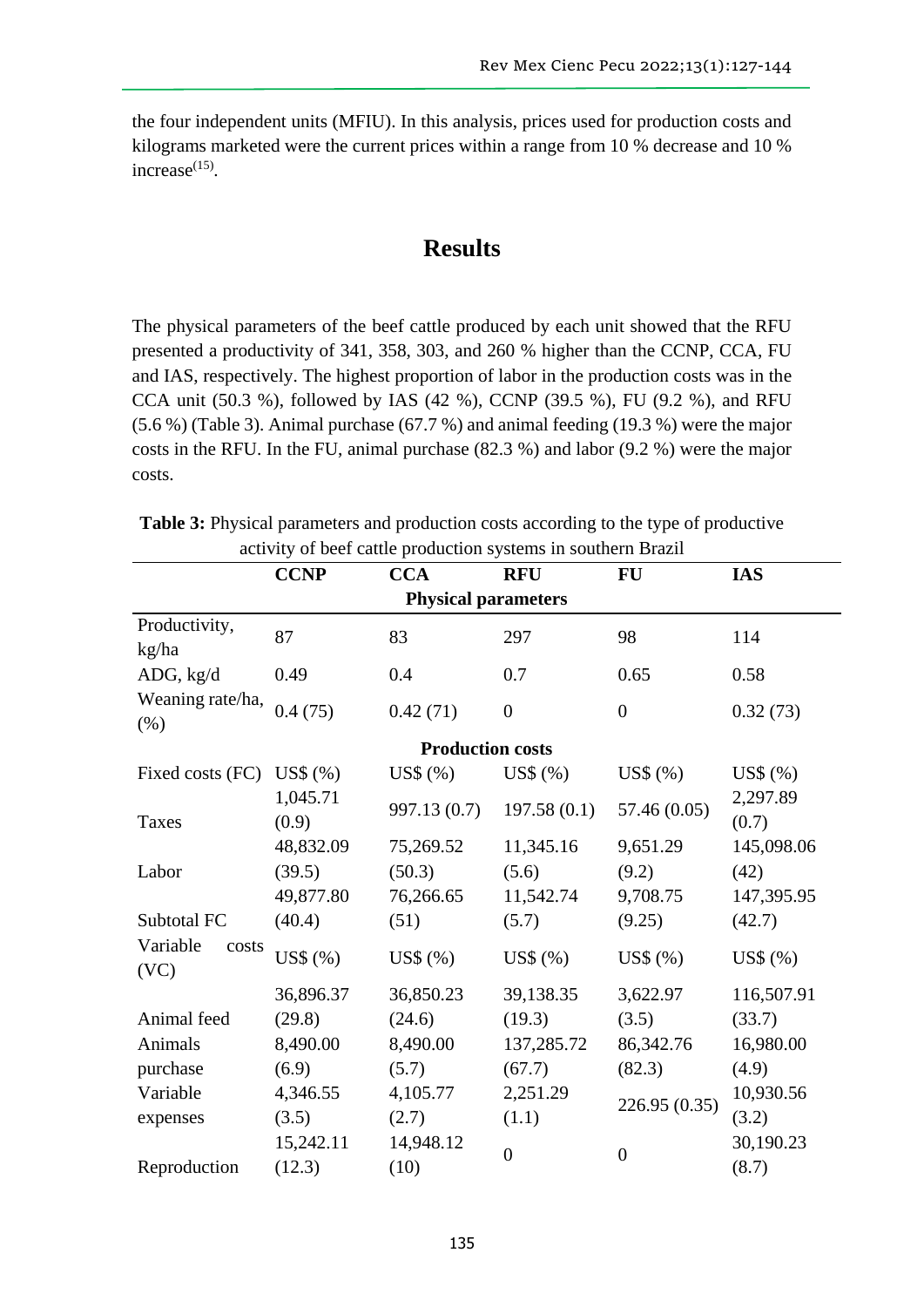| Animal health     | 8,345.46<br>(6.7) | 8,542.13<br>(5.7) | 5,372.98<br>(2,6) | 351.82(0.3)       | 22,612.39<br>(6.5) |
|-------------------|-------------------|-------------------|-------------------|-------------------|--------------------|
| Transaction       | 446.84(0.4)       | 418.84(0.3)       | 7,225.56<br>(3.6) | 4,546.36<br>(4.3) | 893.68 (0.3)       |
|                   | 73,767.33         | 73,383.09         | 191,273.89        | 95,090.86         | 198,114.77         |
| Subtotal VC       | (59.7)            | (49)              | (94.3)            | (90.75)           | (57.3)             |
|                   | 123,645.13        | 149,649.74        | 202,816.63        | 104,799.61        | 345,510.72         |
| Total $(FC + VC)$ | (100)             | (100)             | (100)             | (100)             | (100)              |

 $CCNP = \text{cow-calf}$  in native pasture unit;  $CCA = \text{cow-calf}$  with agriculture unit,  $RFU = \text{rearing-fattening}$ unit; FU= fattening unit; IAS= integrated activities system; ADG= average daily gain.

The RFU (563.4 US\$/ha) and FU (511.2 US\$/ha) had the highest production costs per hectare (Figure 4a). The CCA unit had the highest production cost per kg (US\$ 1.65), while the CCNP (0.93 US\$/kg) and IAS (1.85 US\$/kg) units had the lowest and second lowest production cost per kg/BW, respectively. In addition, there was also a reduction in cost/kg of 22.5 % when comparing the mean cost/kg of the four independent units (US\$ 1.20) with that of the IAS (US\$ 0.93).

**Figure 4:** a) Production cost (US\$/ha and US\$/kg b) Gross margin (US\$/ha and US\$/kg)



Cow-calf in native pasture unit (CCNP), cow-calf with agriculture unit (CCA), rearing-fattening unit (RFU), fattening unit (FU) and integrated activities system (IAS).

The GM presented the greatest variation between the RFU (251.5 US\$/ha) and CCA (17.25 US\$/ha) units. In addition, there was a difference of 114 % when comparing RFU (251.5 US\$/ha) and CCNP (117.3 US\$/ha), the units with the highest GM. However, the CCNP (US\$ 0.93) showed the best results for GM/kg, followed by IAS (US\$ 0.74) and RFU (US\$ 0.53). Moreover, when comparing GM/ha and GM/kg of MFIU (US\$ 96.58; US\$ 0.54) and IAS (US\$ 100.28; US\$ 0.74), we observed that the IAS showed a better result, yielding an increase of 3.7 % and 37 % in GM/ha and GM/kg, respectively (Figure 4b).

The simulation of the scenarios with different production costs and kilograms marketed showed that the IAS presented superior results for GM/kg and GM/ha in nine and six scenarios, respectively (Table 4).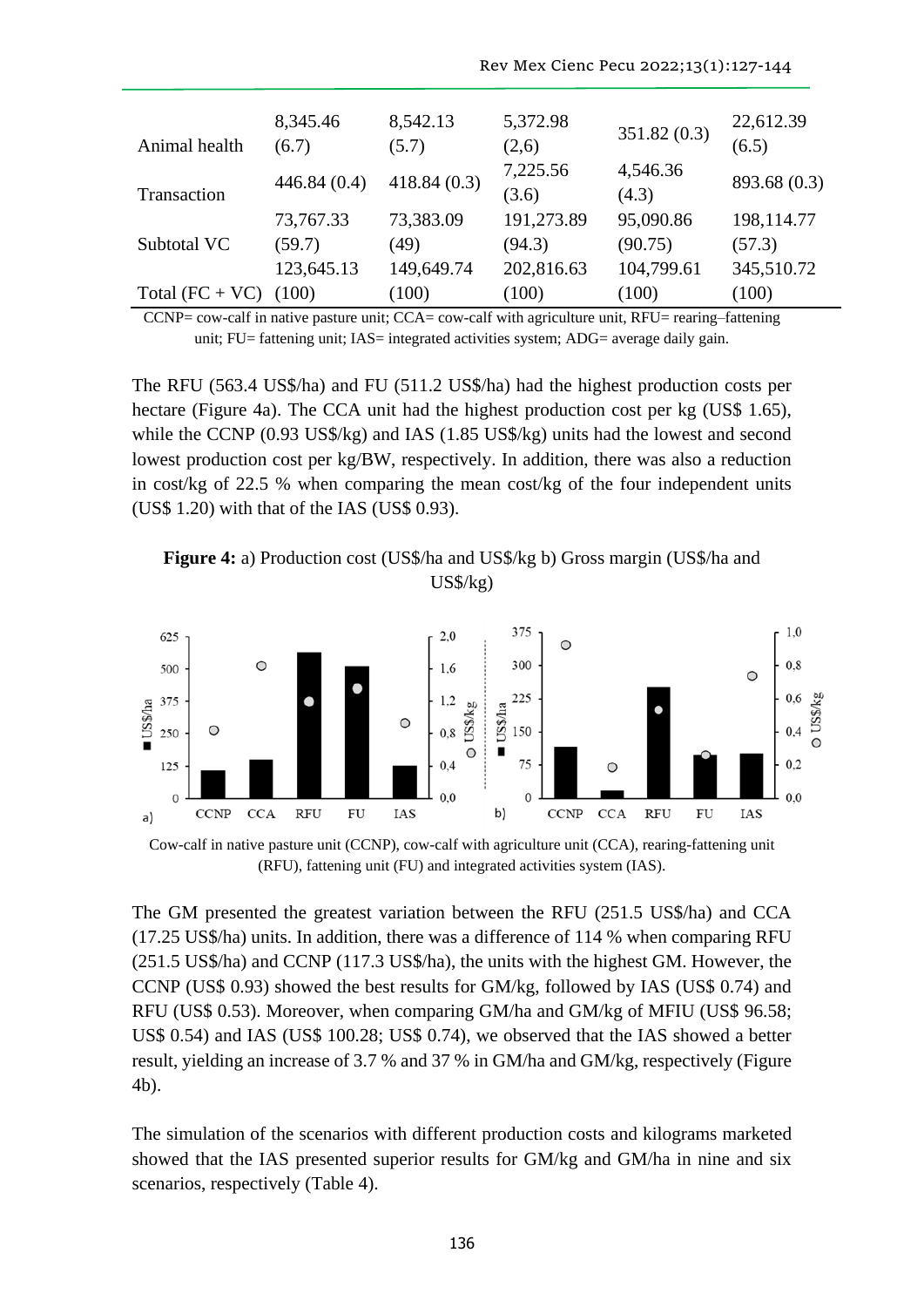## **Discussion**

The higher productivity of the RFU can be accounted for by the higher ADG  $(0.7 \text{ kg/d})$ of the animals used, which is a consequence of the long ryegrass feeding period (240 d). The long period of cultivated pasture was due to the climate of southern Brazil, where the average temperature and pluviometry levels are favorable to ryegrass cultivation. Technologies such as cultivated pastures are capable of considerably increasing production rates in pasture systems for beef cattle, especially in periods of lower food supply such as winter $(16-18)$ .

Higher productivity (356 kg/ha) was reported in rearing–fattening with winter and summer cultivated pastures<sup> $(19)$ </sup> compared with the cultivated pasture systems used in RFU. The manager's decision to cultivate pasture involves increasing the system's complexity and production costs, however, as shown in the present results, this can increase productivity. Nevertheless, the manager must assess whether there will be an economic benefit to the system when implementing this type of technology.

A simulation study<sup>(8)</sup> reported a similar productivity to the CCNP unit in a cow–calf systems (87 kg/ha). The lower productivity of the CCA unit (83 kg/ha) in this study is justified by the low body weight of culled cows, which are sold lean with 340 kg by decision of the producer not to fatten them. Furthermore, the CCA result is a consequence of changes in the production system caused by the sale of underweight cows. Originally, this unit was designated to market calves and adult cows that did not achieve greater productivity. In line with the CCA productivity reported here, it was reported a productivity of 79 kg/ha for underweight cows after weaning from a cow–calf system in southern Brazil<sup>(20)</sup>.

The low productivity of the FU (98 kg/ha) can be explained by the reduced number of animals being sold for slaughter. This occurred because of the relatively low ADG (0.4 kg/day), which did not meet market requirements. The low stocking rate was due to the 46% reduction in the total livestock area because of reassignment to soybean cultivation between September and May. The decision to keep fewer animals for fattening was taken by the farmer as a precaution; therefore, cattle could be allocated to a natural grazing area to support the total stocking. In the IAS, the reduced number of animals for fattening prevented greater production in terms of kg/ha but offered better production rates.

The high proportion of labor in the production costs of the CCA unit (50.3 %) was due to a low worker-to-animal ratio (1/188). The lower ratio was a consequence of the greater complexity of the unit when compared with RFU and FU, and the need for qualified human resources due to the higher level of technology employed within the unit compared to the CCNP. Interestingly, it was reported that labor accounted for up to 64 % of total costs due to the low cost of the new technologies used for cow–calf systems<sup>(7)</sup>. By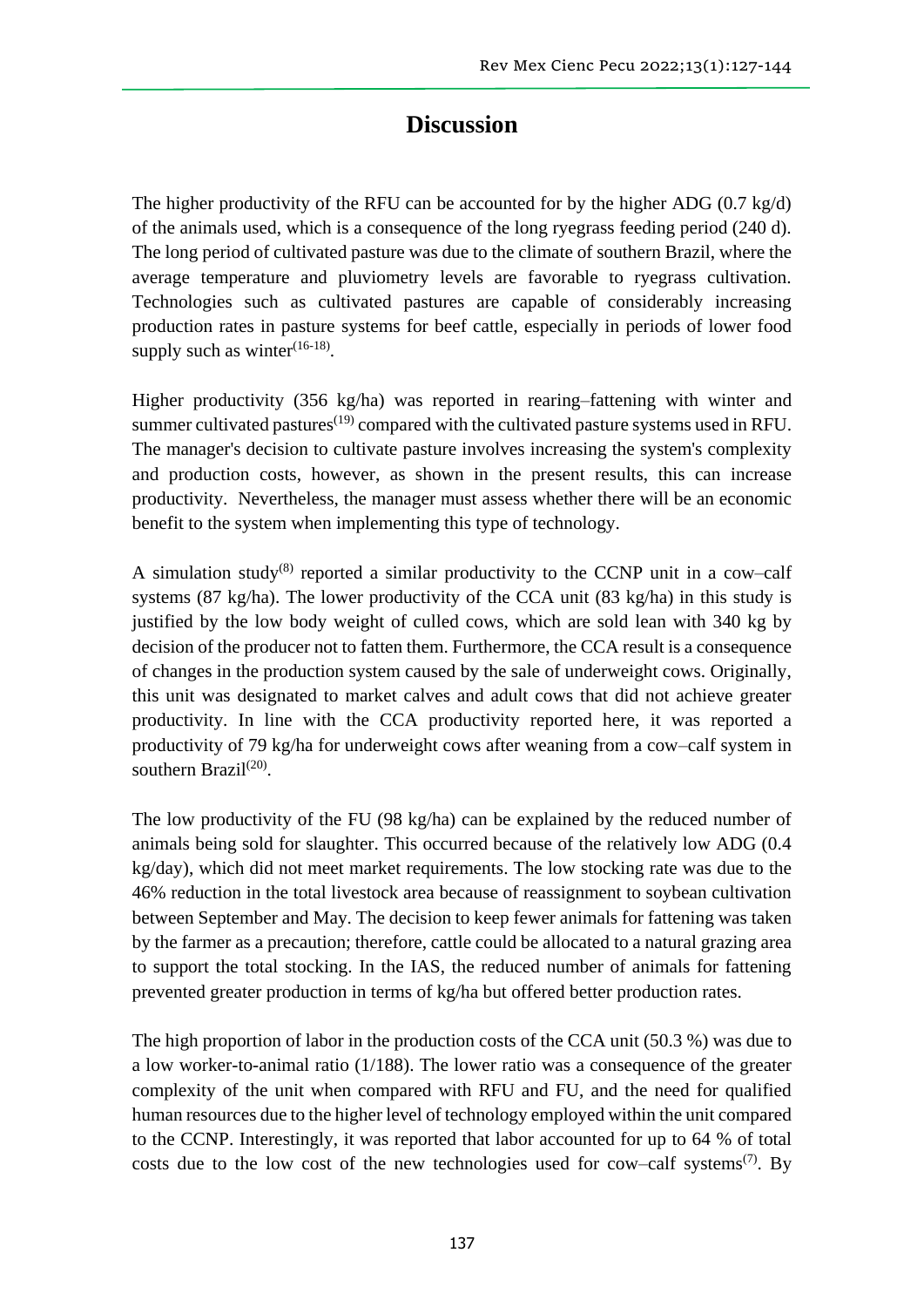contrast, in complete-cycle systems, labor accounts for just 25 % of the total costs because of the higher costs for animal feeding and the greater worker-to-animal ratio  $(1/302)^{(21)}$ . Moreover, using the percentage of total cost to evaluate labor can be misleading due to the different characteristics of each system, which can result in large variations in costs.

The lower purchase costs for the FU animals (15 % of total costs) compared to that of RFU animals was owing to the greater proportion of feeding costs for the FU in its total production costs. A study conducted in Brazil reported on two rearing–fattening systems in which 43 % and 61 % of the total costs were associated with animal purchases, resulting in higher feeding costs by 30 % and 9 %, respectively<sup>(22)</sup>. According to authors, the superiority of one system related to the animal purchase costs was a consequence of the difference in the feeding costs between each system.

In 2015, the livestock cost (per kg) from cow–calf systems in southern Brazil was US\$ 1.26, higher than the CCNP (US\$ 0.85) and lower than the CCA (US\$ 1.65)<sup>(23)</sup>. In fact, due to the high costs of pasture management, the RFU was cheaper (US\$ 1.2) than the rearing–fattening systems on similar pastures in southern U.S.  $(US$ 3.02)^{(19)}$ .

The low production costs presented by the IAS reflected the lower fixed costs due to integrating activities. Furthermore, the 22.5 % reduction in production cost between the independent and IAS units clearly indicates that the IAS is economically more promising among the evaluated activities. This difference was due to the lower animal purchase costs because the integrated system did not purchase animals for rearing and fattening the system produced its own calves for rearing and cull cows for fattening.

The superior GM/kg results for the CCNP, compared to the RFU and IAS units, indicate that CCNP is the most economically efficient unit. This difference was a consequence of the higher sales volume and better price received per kg/BW sold (US\$ 0.10 and 0.04 higher than the IAS and RFU units, respectively). The difference in market price was linked to the timing of animals marketed: the CCNP calves sold, the steers sold from the RFU during the period of low prices, and the steers and culled cows sold from the IAS units during periods of lower retail beef prices. In contrast, a study showed a reduction in economic margins due to the low level of technology employed in the system, the value of land, and low productivity<sup>(10)</sup>. Thus, good economic results depend on an understanding of these market changes $(24)$ .

Moreover, other authors identified the fattening system as having the highest productivity yet found that the cow–calf system was the most profitable<sup> $(8)$ </sup>. For these authors, the results can be related to sale requirements during dry periods and therefore, to the increase in feeding costs not compensated by the price paid per kilogram. In a simulation of the rearing–fattening grazing system was found only small profit margins using slaughter animals at  $18 \text{ mo}^{(19)}$ . This was a result of the high cost of pastures used for animal fattening. In a whole-cycle system, in the same area as used in this study, was reported higher values for GM/ha and GM/kg by US\$ 291.9 and US\$ 2.1, respectively, compared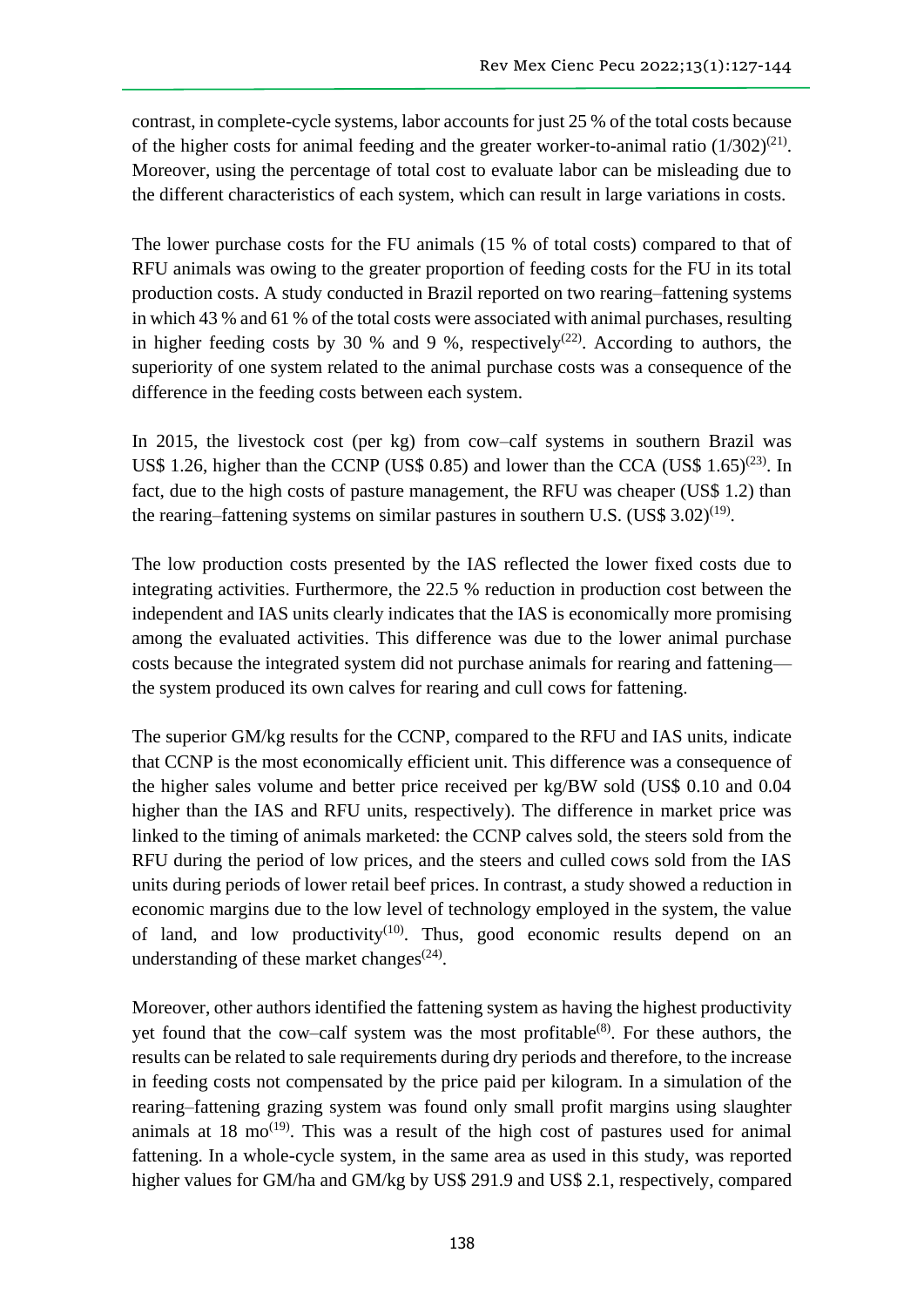to IAS in this work due to the inclusion of the land opportunity costs and the depreciation of rural facilities into the final costs of the production systems $^{(21)}$ .

The GM values can be explained by the sale of underweight cows (CCA unit) and the low number of culled cows (FU) obtained from the lowest price received during the sales. After all, the timing of culled cow sales has an important economic impact<sup>(25)</sup>. A study with higher technology employed in the production and feeding of animals compared to the present study, reported mean GM/ha values for cow–calf (US\$ 518/ha) and fattening systems (US\$  $451/ha$ )<sup>(8)</sup>. Which makes it clear that the main reason for small GM was the low investment in animal feed technology (CCNP) or in a better control in the other stages of production, such as the moment of purchase and sale of animals (CCA and FU).

The GM/ha and GM/kg of the IAS are higher than that of the MFIU by 3.8 % and 37 %, respectively, showing that the integration of activities with non-opportunistic commercialization is crucial for improving economic indicators. These improvements are mainly driven by lower animal purchase costs and better use of labor<sup>(6)</sup>. In this study, the integration of beef production systems improved the economic margin by reducing the costs of livestock transaction and allowing better use of human resources. Thus, detailed analyses of production and financial data are essential to ensure the economic viability of beef production systems.

The IAS values are better than the MFIU values for GM/kg in all scenarios and for GM/ha in six out of the nine simulated scenarios, demonstrating that the results found in this study are consistent and can be repeated in different situations. MFIUs showed higher GM/ha values than the IAS in three scenarios due to the difference generated by the simulation between prices of inputs and kilograms marketed, reducing the importance of the share of costs used for purchasing animals in the GM calculation. If the variation values used were 5 %, which represents a smaller challenge for the consistency of the presented data, the results would be better for IAS in all cases. Therefore, this shows that opportunistic commercialization is not beneficial to beef cattle production systems.

Although not covered in the study, as these are real production systems, other decisionmaking could be recommended to improve the productive and economic standards of the farms. Among them, the use of technologies external to the system, such as the use of creep-feed to increase the weight at weaning of calves. Another strategy that could be considered is the lease of production areas for the fattening of cull cows or even to improve the rearing of male calves. It is emphasized that several possibilities exist outside the productive environment of a farm that can help in improving the results, but for this it is necessary a good planning and the adequate management of the production to reach the objectives outlined in an efficient way.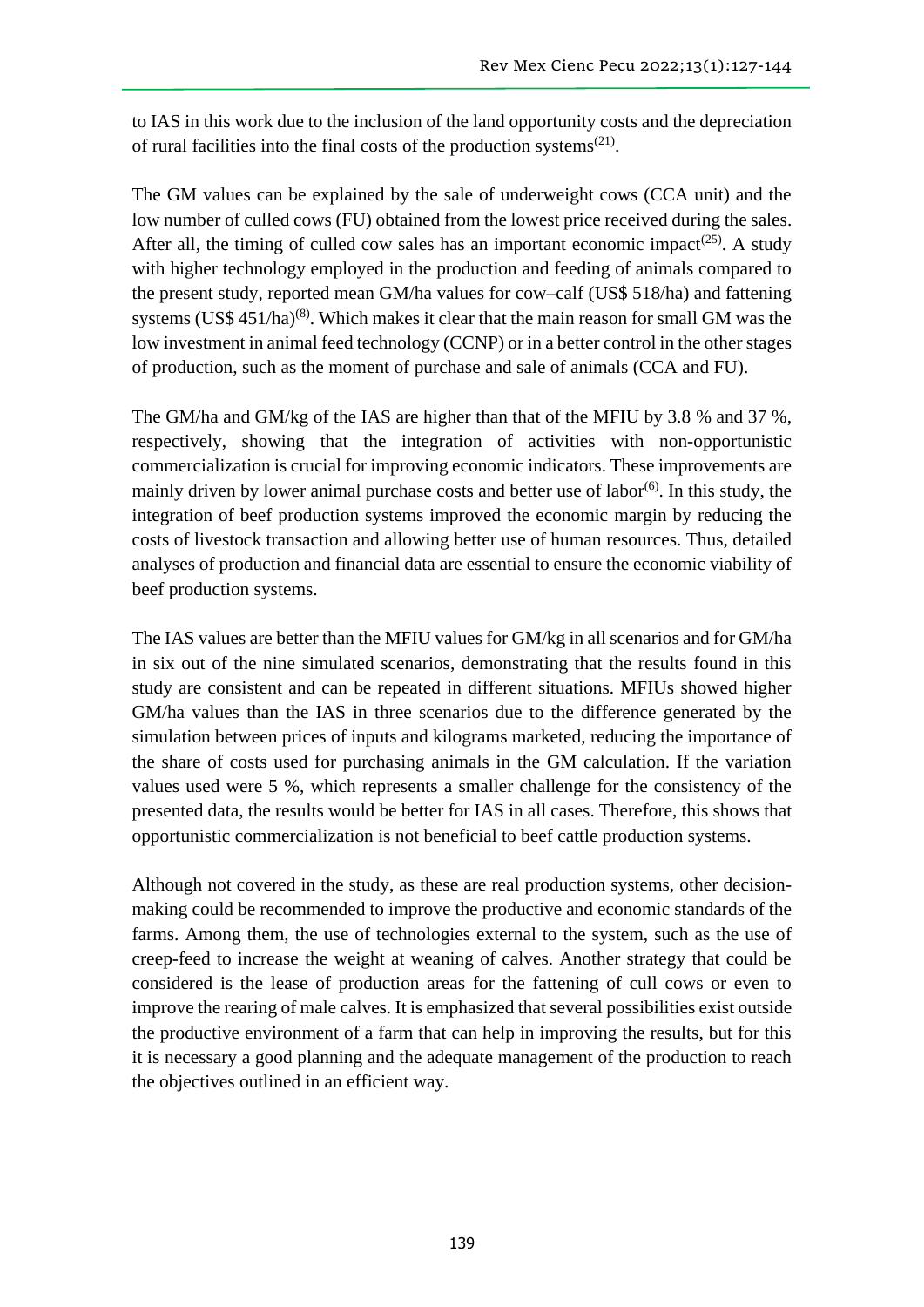### **Conclusions and implications**

The knowledge of all costs and potential revenues of the different beef cattle production systems are essential to obtain the best financial performance. Independent production units can achieve better economic results when integrate in a whole cycle system using the calves in a rearing-fattening for future sale. This is due to a non-opportunistic commercialization, that reduce the costs of animal purchase and its transactions, and a better use of human resources in an integrated system. These findings also demonstrate that detailed characterization of cattle systems is needed for an accurate assessment of their economic viability. Hence, this should be the starting point for efficiency improvements of the beef production system.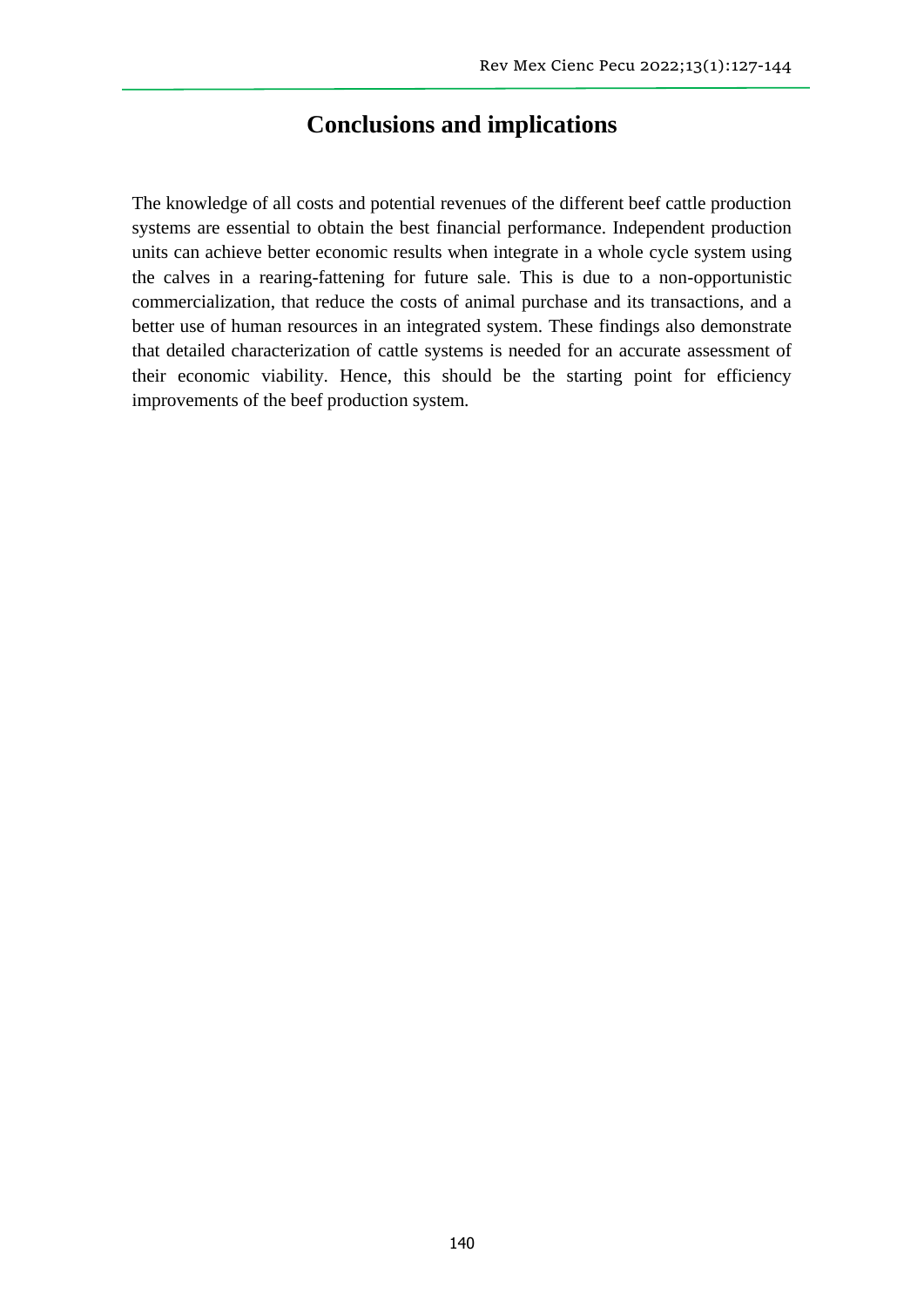**Table 4:** Simulation of gross margin (GM) per hectare and kilogram with 10 % increase or decrease and actuals prices for production costs and kilograms marketed in southern Brazil (US\$)

| <b>Kilograms</b><br>marketed | <b>Production costs</b>            |             |            |             |                |             |            |             |            |             |            |             |
|------------------------------|------------------------------------|-------------|------------|-------------|----------------|-------------|------------|-------------|------------|-------------|------------|-------------|
|                              | $-10%$<br>$+10%$<br><b>Actuals</b> |             |            |             |                |             |            |             |            |             |            |             |
|                              | GM/ha<br>GM/kg                     |             |            |             | GM/kg<br>GM/ha |             |            |             | GM/ha      |             | GM/kg      |             |
|                              | <b>IAS</b>                         | <b>MFIU</b> | <b>IAS</b> | <b>MFIU</b> | <b>IAS</b>     | <b>MFIU</b> | <b>IAS</b> | <b>MFIU</b> | <b>IAS</b> | <b>MFIU</b> | <b>IAS</b> | <b>MFIU</b> |
| $-10%$                       | 84.85                              | 81.52       | 0.63       | 0.46        | 77.59          | 65.63       | 0.57       | 0.37        | 70.32      | 49.74       | 0.52       | 0.28        |
| Actuals                      | 107.54                             | 112.47      | 0.79       | 0.63        | 100.28         | 96.58       | 0.74       | 0.54        | 93.02      | 80.69       | 0.69       | 0.46        |
| $+10%$                       | 130.23                             | 143.43      | 0.96       | 0.81        | 122.97         | 127.53      | 0.91       | 0.72        | 15.71      | 111.64      | 0.85       | 0.63        |

IAS= integrated activities system; MFIU= mean of four independents units.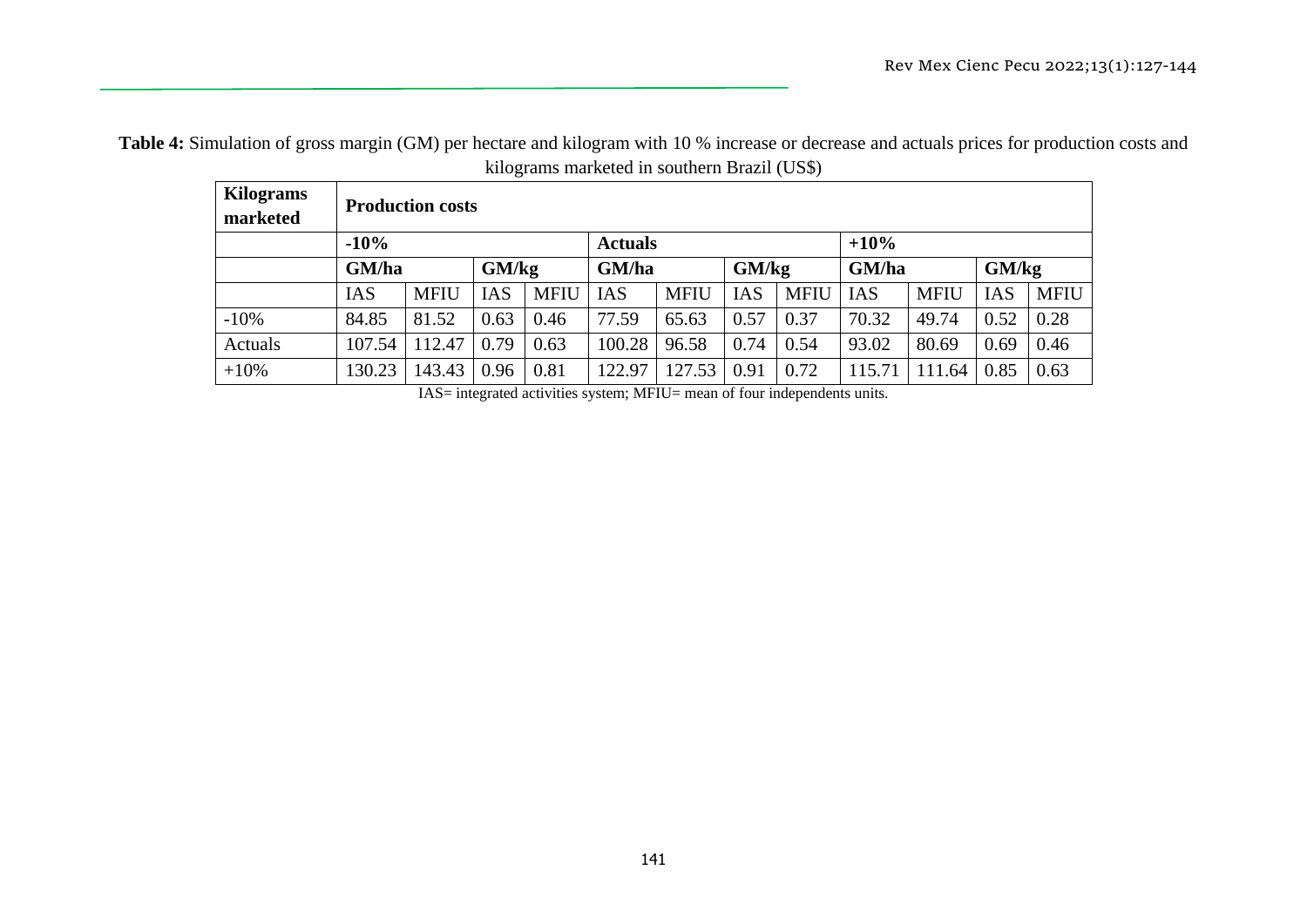#### **Acknowledgments**

This study was supported by the Brazilian Council of Scientific and Technological Development (Project CNPq No. 133454/2014-2) and the Coordination for the Improvement of Higher Education Personnel/CAPES, Brazil (Project CAPES/PNPD No. 2842/2010).

### **Literature cited:**

- 1. United States Department of Agriculture USDA. Livestock and poultry: world markets and trade. 2018 https://downloads.usda.library.cornell.edu/usdaesmis/files/73666448x/mg74qq69r/j6731729p/livestock\_poultry.pdf Accessed Jan 17, 2019.
- 2. Euclides FK. Supply chain approach to sustainable beef production from a Brazilian perspective. Livest Prod Sci 2004;90:53-61.
- 3. Oliveira TE, Gianezini M, Peripoli V, Barcellos JOJ. Marketing alliances and differentiation strategies in the beef supply chain in Brazil. Rev Ibero-Am de Est 2015;14:40-50.
- 4. Bravo UBE, Solís D, López VHM, Maripani JF, Thiam A, Rivas T. Technical efficiency in farming: A meta-regression analysis. J Prod Anal 2007;27:57-72.
- 5. Ash A, Hunt L, Mc Donald C, Scanlan J, Bell L, Cowley R, *et al*. Boosting the productivity and profitability of northern Australian beef enterprises: Exploring innovation options using simulation modelling and systems analysis. Agric Syst 2015;139:50-65.
- 6. Schroede TC, Kovanda J. Beef alliances: motivations, extent, and future prospects. Vet Clin North Am Food Anim Pract 2003;2:397-417.
- 7. Åby BA, Aass L, Sehested E, Vangen O. A bio-economic model for calculating economic values of traits for intensive and extensive beef cattle breeds. Lives Sci 2012;143:259-269.
- 8. Nasca J, Feldkamp CR, Arroquy JI, Colombatto D. Efficiency and stability in subtropical beef cattle grazing systems in the northwest of Argentina. Agric Syst 2015;133:85-96.
- 9. Ruviaro CF, Costa JS, Florindo TJ, Rodrigues W, Medeiros GIB, Vasconcelos BS. Economic and environmental feasibility of beef production in different feed management systems in the Pampa biome, southern Brazil. Ecol Indic 2016;60:930- 939.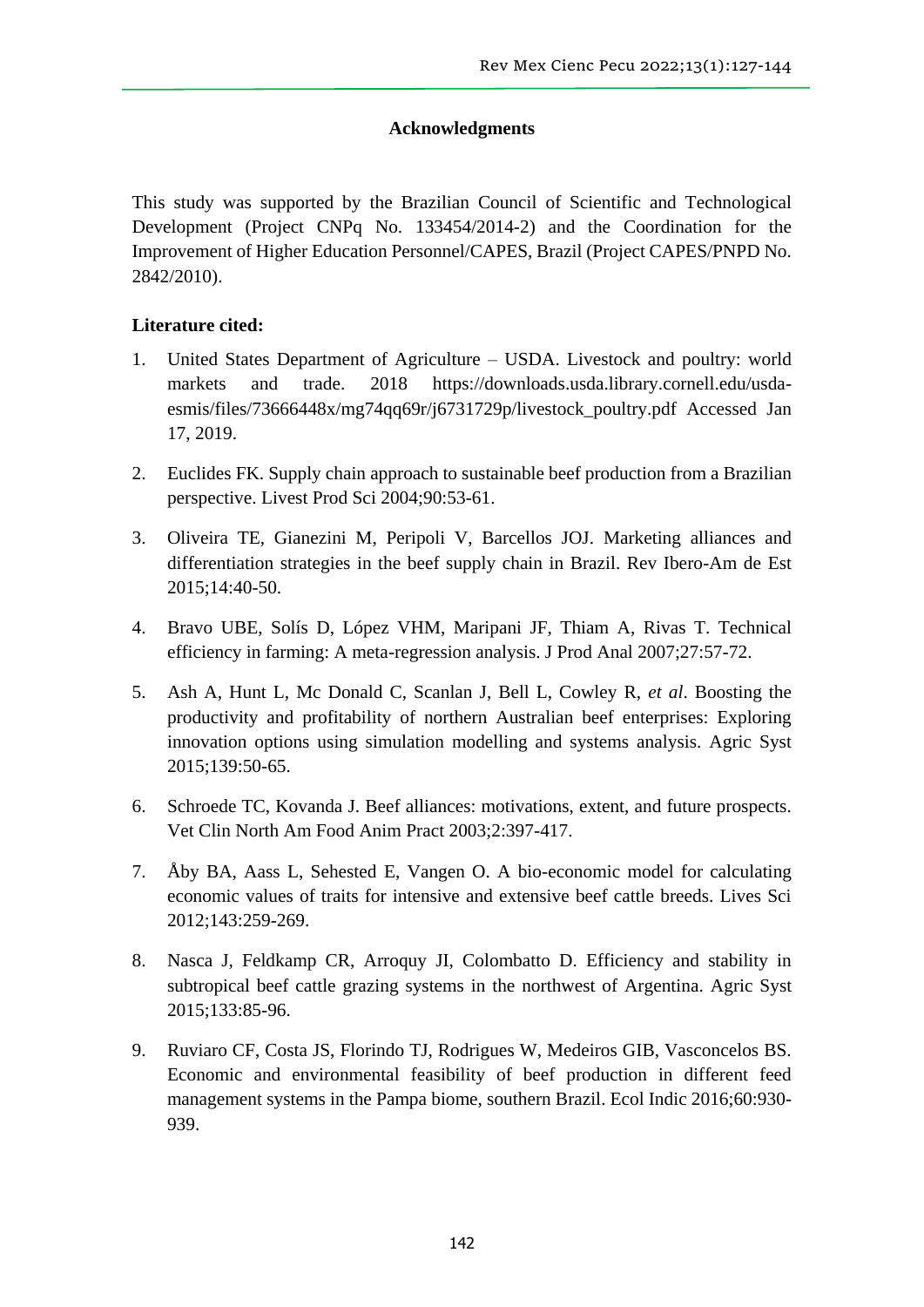- 10. Siqueira TTS, Duru M. Economics and environmental performance issues of a typical Amazonian beef farm: a case study. J Clean Prod 2016;112:2485-2494.
- 11. Carvalho PCF, Batello C. Access to land, livestock production and ecosystem conservation in the Brazilian Campos biome: the natural grasslands dilemma. Livest Sci 2009;120:158-162.
- 12. Instituto Nacional de Meteorologia (INMET). 2016. http://www.inmet.gov.br Consultado: 10 Ago, 2016.
- 13. Carvalho PCF. Pasture country profile: Brazil. In: Plant production and protection division. Food and Agriculture Organization 2006 http://www.fao.org Accessed Jan 11, 2019.
- 14. Lowman BG, Scott NA, Somerville SH. Condition scoring of cattle. In: Agric Anim Prod, East Scotland Coil 1976;6.
- 15. Pang H, Makarechian M, Basarab JA, Berg RT. Structure of a dynamic simulation model for beef cattle production systems. Can J Anim Sci 1999;79:409-417.
- 16. Braz SP, Urquiaga S, Alves BJR, Jantalia CP, Guimarães APP, Santos SC, Pinheiro EFM, Boddey RM. Soil carbon stocks under productive and degraded pastures in the Brazilian Cerrado. Soil Sci Soc Am J 2019;77:914-928.
- 17. Dill MD, Emvalomatis G, Saatkamp H, Rossi JA, Pereira GR, Barcellos JOJ. Factors affecting adoption of economic management practices in beef cattle production in Rio Grande do Sul state, Brazil. J Rural Stud 2015;52:21-28.
- 18. Silva RO, Barioni LG, Hall JAJ, Matsuura MF, Albertini TZ, Fernandes FA, Moran D. Increasing beef production could lower greenhouse gas emissions in Brazil if decoupled from deforestation. Nat Clim Change 2016;6:493–497.
- 19. Scaglia G, Rodriguez J, Gillespie J, Bhandari B, Wang JJ, Mc Millin KW. Performance and economic analyses of year-round forage systems for forage-fed beef production in the Gulf Coast. J Anim Sci 2014;92:5704-5715.
- 20. Vaz RZ, Lobato JFP, Restle J. Analysis of the economic efficiency of cow-calf systems with different ages of weaning. Biosci J 2014;6:1837-1845.
- 21. Oaigen RP, Barcellos JOJ, Christofari LF, Neto JB, Oliveira TE, Prates ER. Internal competitiveness in beef cattle activity in the State of Rio Grande do Sul. Ciênc Rural 2011;6:1002-1007.
- 22. Pini TRM, Alencar SAS, Lucas LS, Brumatti RC, Franco GL, Mourão GB, Silva SL. Economic analysis of beef cattle production systems. B Indústr Anim 2014;71:47- 57.